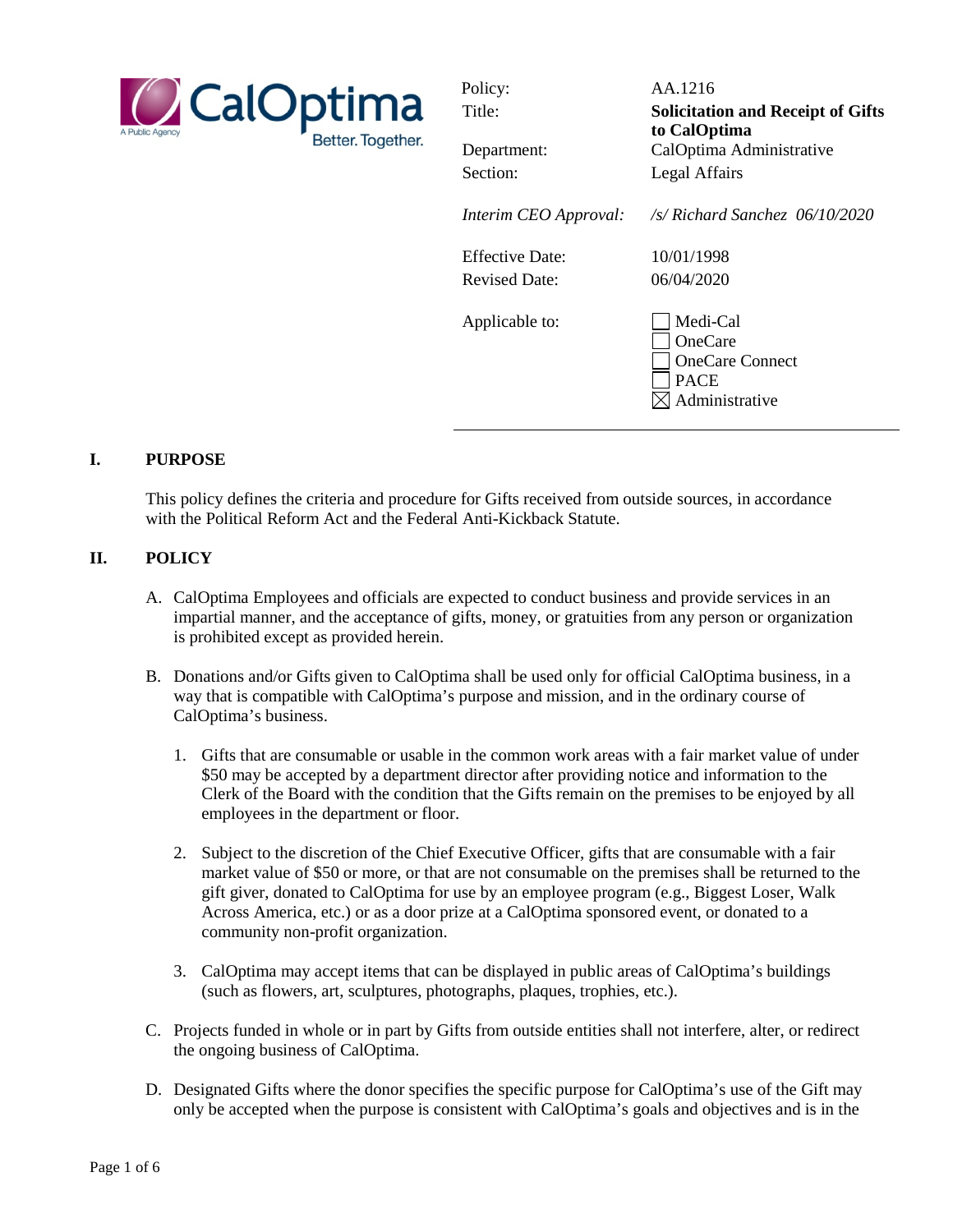best interest of CalOptima. CalOptima shall consider the public trust and exercise sole discretion in determining the use of a Gift, including the designation of specific staff to utilize the Gift.

- E. CalOptima shall not explicitly or implicitly endorse a commercial product, vendor, or service (e.g., pharmaceuticals or health care products).
- F. Gifts may be solicited or received for projects that benefit Members. Special projects may include, but are not limited to, research initiatives, enhancement programs, educational programs, or support services for Members, Providers, partnerships, and other related activities.
- G. CalOptima shall not solicit Gifts for projects or services normally required in managed care operations, or for projects that are required by CalOptima's contract with the Department of Health Care Services and that are accounted for in the CalOptima annual budget.
- H. CalOptima shall not solicit or receive any Gift or remuneration (including any kickback, bribe, or rebate) directly or indirectly, overtly or covertly, in cash or in kind:
	- 1. In return for referring an individual or individuals to a person or business reimbursable under the Medi-Cal or Medicare programs; or
	- 2. In return for purchasing, leasing, ordering, or arranging for or recommending purchasing, leasing or ordering any good, facility, service, or item reimbursable under the Medi-Cal or Medicare programs.
- I. Monetary Gifts shall be payable to CalOptima and shall be deposited in CalOptima's general fund or other fund established for a special project. Gifts or donations with restrictions shall be segregated into a separate account to ensure that any limitation on or use of the received funds will be met and such compliance will be verified.
- J. Any Gift or donation of real property or any estate in real property may only be accepted pursuant to applicable state law, including, but not limited to, the requirement of a resolution of acceptance passed by the governing body pursuant to Government Code section 27281.
- K. Tickets or passes received by CalOptima or any CalOptima Employee or official, whether complimentary or paid for by CalOptima, that provide admission to a facility or event for an entertainment, amusement, recreational or similar purpose may not be accepted or used by an Employee except as provided below:
	- 1. The distribution shall be made solely to accomplish a public purpose as follows:
		- a. Involvement of a CalOptima Employee or official in a noteworthy community event to reflect CalOptima's support and involvement in community, non-governmental and governmental events;
		- b. To educate members of the community regarding CalOptima's interests, operation, organization or community activities in fulfilling CalOptima's mission;
		- c. To promote CalOptima or CalOptima sponsored or supported community programs and/or resources;
		- d. To demonstrate CalOptima's support for events that are socially or community oriented;
		- e. To support cultural, local, State, and national holidays, celebrations and similar festivals; or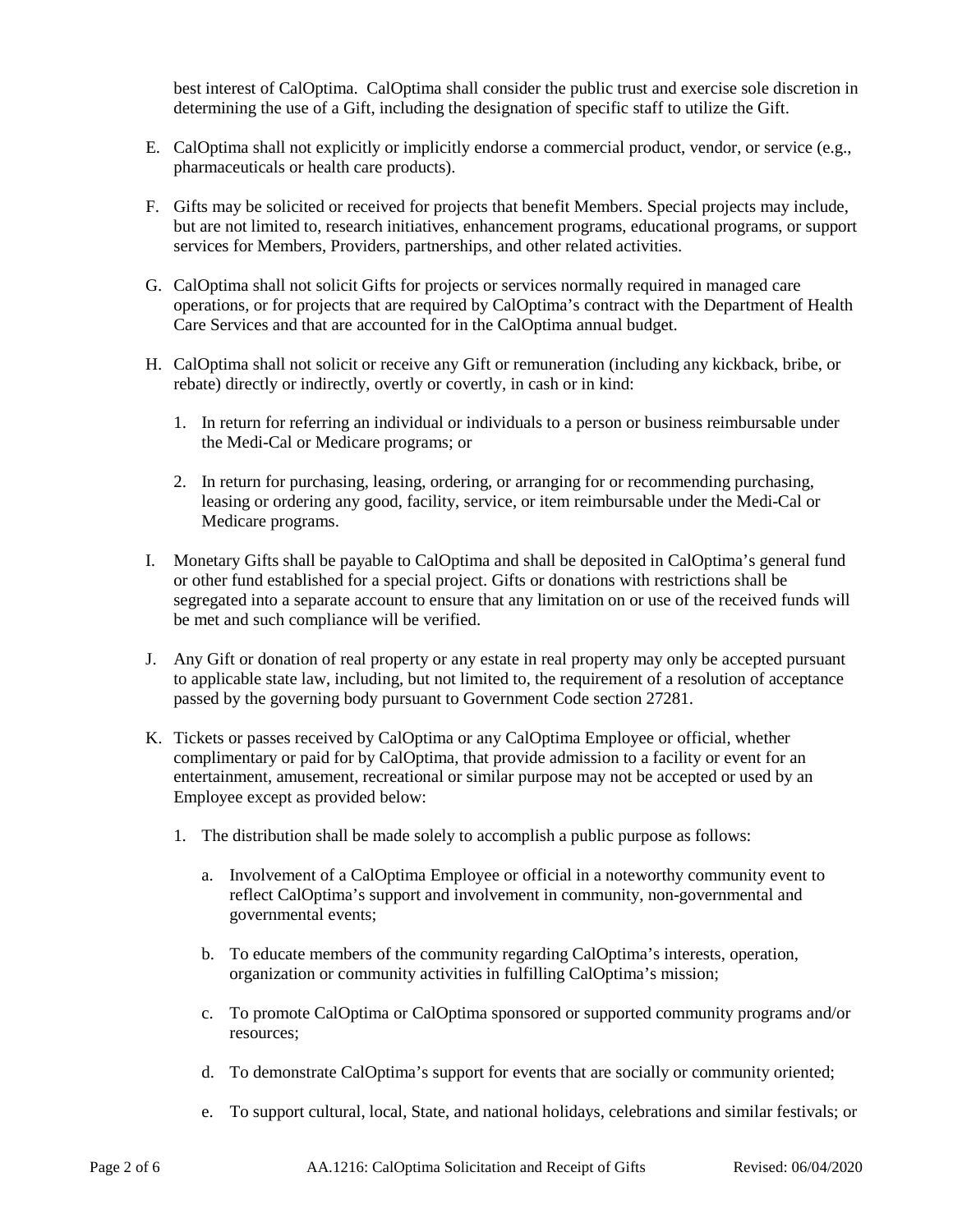- f. To promote and support Employee morale, retention or to reward public service.
- 2. Tickets or passes distributed to Employees pursuant to this Policy may not be sold or transferred to any other person, except to other CalOptima Employees or members of the Employee's immediate family. Tickets should be returned to CalOptima for redistribution if the Employee does not intend to use them.
- 3. The distribution requirements do not apply to a single ticket provided to and used by a CalOptima Employee or official to an event at which the Employee or official performs a ceremonial role or function on behalf of CalOptima. Such use shall be reported to the Clerk of the Board to ensure CalOptima complies with the posting and disclosure requirements under applicable laws.
- L. The acceptance of any personal Gift by a designated CalOptima officer or employee is governed by CalOptima Policy AA.1204: Gifts, Honoraria, and Travel Payments. A gift includes any payment or other benefit provided to an individual for which the individual does not provide goods or services of equal or greater value. A gift includes a rebate or discount in the price of anything of value unless the rebate or discount is made in the regular course of business to members of the public. (See Government Code section 82028.)
- M. In some instances, such as when the mandates of this Policy are not followed, Payments which appear to be Gifts to CalOptima could result in the making of a reportable Gift to a designated officer or employee.
- N. Any Gift or donation that fails to meet the guidelines set forth herein shall be returned to the donor unused within a reasonable period of time.

## **III. PROCEDURE**

- A. Each Gift shall be reported to the Clerk of the Board on the Gift Tracking Form within five (5) business days and documented in the CalOptima Gift Record within thirty (30) days after receipt. The Clerk of the Board of Directors shall be responsible for maintaining CalOptima's Gift Record and shall make it available to the public upon request, pursuant CalOptima Policy AA.1215: Public Records Requests and Subpoenas.
	- 1. The Gift Record shall consist of a CalOptima Gift Tracking Form and shall contain the following information:
		- a. Name and address of the donor;
		- b. If the donor is not an individual, the business or organization name and address;
		- c. Description of the Gift and actual or estimated fair market value of the Gift or services provided (e.g., cash donation or other);
		- d. Intended purpose of the Gift;
		- e. Official CalOptima use of the Gift, and the name, title, and department of the Employee(s) who used the Gift;
		- f. Date that CalOptima received the Gift;
		- g. Date that Gift was filed in Gift Record.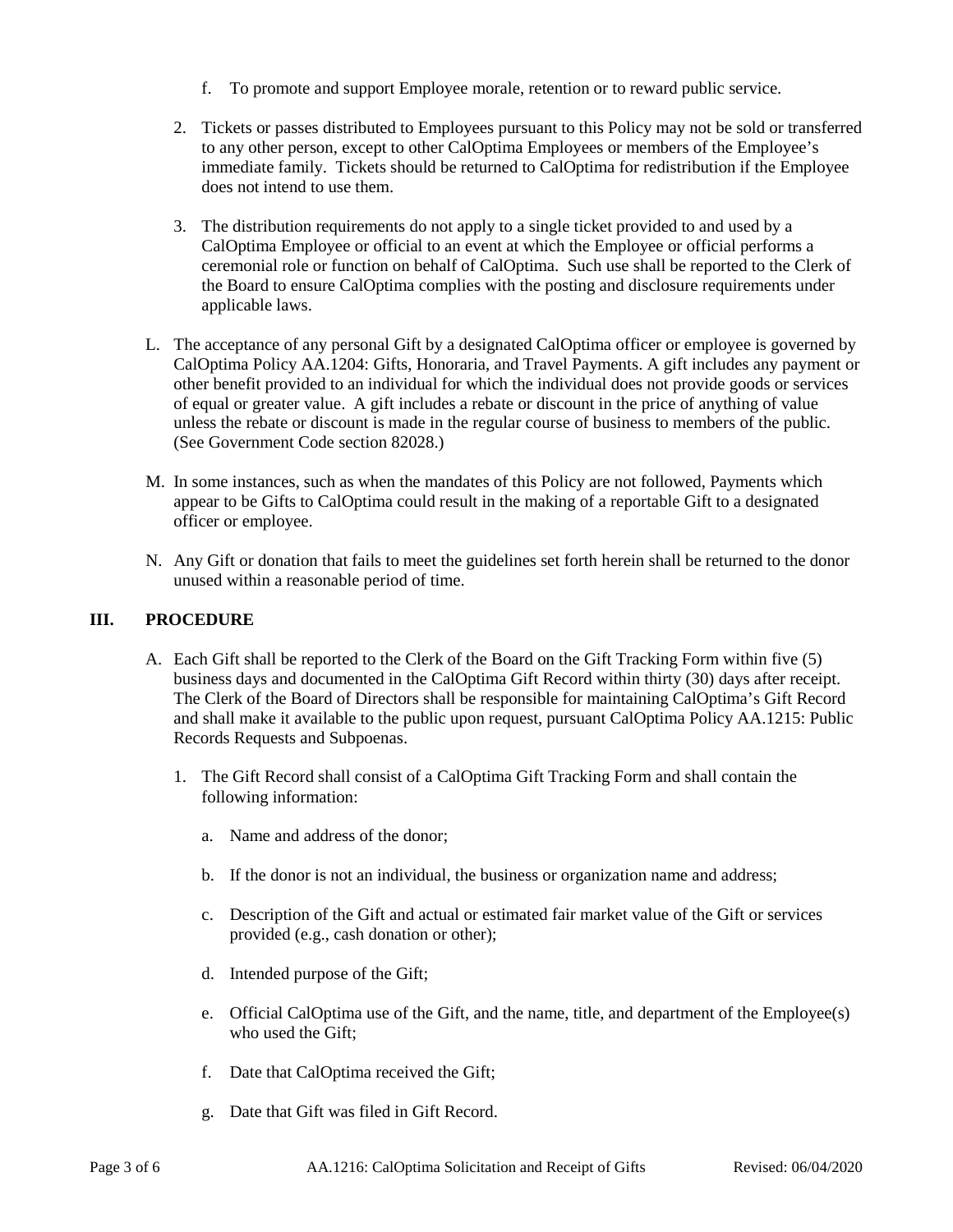- 2. The Clerk of the Board of Directors shall submit, post and disclose all Gifts made to CalOptima for use by CalOptima Employees or officials on the appropriate Fair Political Practices Committee (FPPC) form based on the nature of the Gift within thirty (30) days after the close of the quarter. Unless otherwise required, Gifts made to CalOptima for CalOptima's programs will not need to be included in the FPPC form.
- 3. The Clerk of the Board of Directors shall provide a quarterly report to the Chief Executive Officer and the Chief Financial Officer of all Gifts received during that period.
- B. All entities seeking to donate a Gift to CalOptima shall contact CalOptima's Communications Department.
- C. CalOptima's Communications Department is authorized to make initial contacts to potential donors regarding solicitation of Gifts.
- D. CalOptima staff seeking funds for special projects shall contact CalOptima's Communications Department.
- E. Tickets or passes donated to CalOptima may not be earmarked by any outside source for use by a specific CalOptima Employee or official. CalOptima shall have absolute discretion on who uses the ticket or pass or how it will be distributed. CalOptima's CEO shall have authority to determine the public purpose and method of distribution of any ticket or pass to Employees or officials.
	- 1. Within forty-five (45) days of distribution of a ticket or pass, the Clerk of the Board must report the following on the appropriate FPPC form:
		- a. The name of the Employee or official receiving the ticket or pass;
		- b. A description of the event;
		- c. The date of the event;
		- d. The fair value of the ticket or pass;
		- e. The number of tickets or passes provided to each person; and
		- f. A description of the public purpose under which the distribution was made.

## **IV. ATTACHMENT(S)**

- A. Gift Tracking Form
- B. FPPC Form 801 (Gifts and Donations)
- C. FPPC Form 802 (Tickets and Passes)

## **V. REFERENCE(S)**

- A. CalOptima Policy AA.1001: Glossary of Terms
- B. CalOptima Policy AA.1204: Gifts, Honoraria, and Travel Payments
- C. CalOptima Policy AA.1215: Public Records Requests and Subpoenas
- D. California Government Code, Section 82028
- E. Title 2, California Code of Regulations, Section 18940, *et seq.*
- F. Title 42, United States Code Section 1320a-7b(b)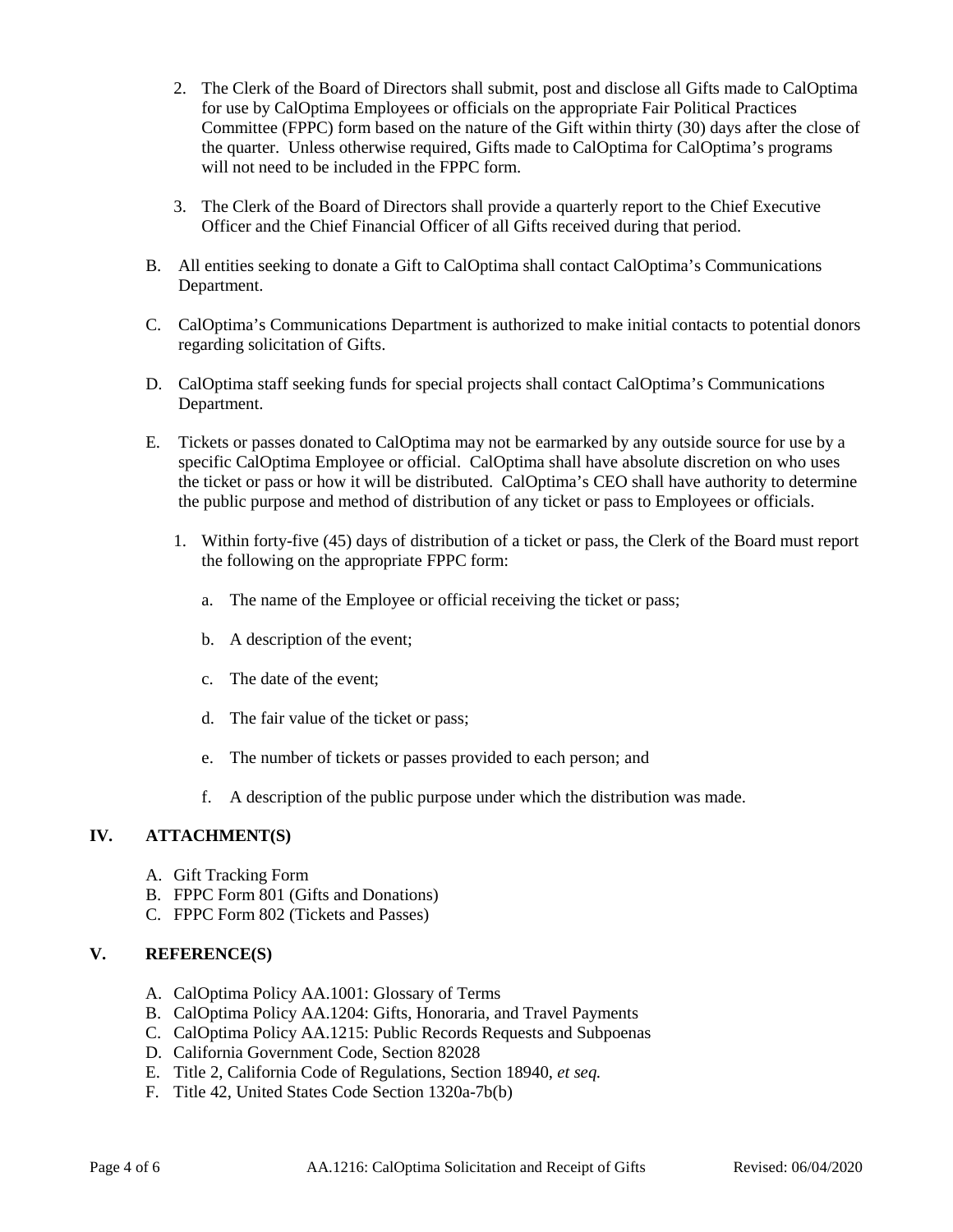# **VI. REGULATORY AGENCY APPROVAL(S)**

None to Date

# **VII. BOARD ACTION(S)**

| Date       | <b>Meeting</b>                                      |
|------------|-----------------------------------------------------|
| 06/04/2020 | Regular Meeting of the CalOptima Board of Directors |

#### **VIII. REVISION HISTORY**

| Action    | Date       | <b>Policy</b> | <b>Policy Title</b>               | Program(s)     |
|-----------|------------|---------------|-----------------------------------|----------------|
| Effective | 10/01/1998 | AA.1216       | Solicitation and Receipt of Gifts | Administrative |
| Revised   | 07/01/2007 | AA.1216       | Solicitation and Receipt of Gifts | Administrative |
| Revised   | 11/01/2013 | AA.1216       | Solicitation and Receipt of Gifts | Administrative |
| Revised   | 06/04/2020 | AA.1216       | Solicitation and Receipt of Gifts | Administrative |